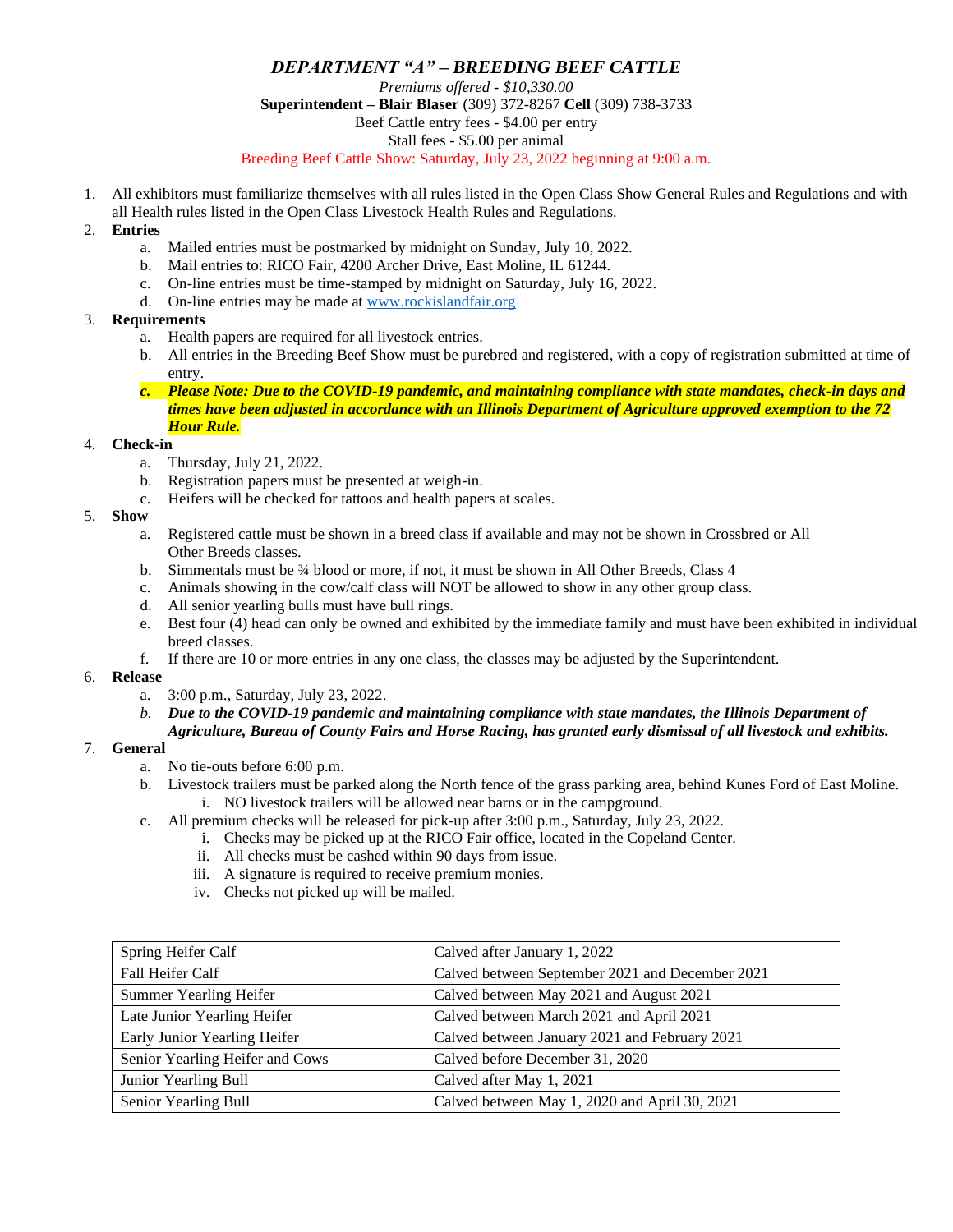### *DO NOT ENTER CHAMPION CLASSES*

# *Judging order for 2022 will be: Hereford, Miniature Hereford, Simmental, Crossbreed, Black Angus, Shorthorn, All Other Registered Breeds, followed by the Market Beef Cattle Show.*

| LOT# | <b>CROSSBRED</b>                                 |                    |                    | <b>CLASS 1</b>     |      |      |
|------|--------------------------------------------------|--------------------|--------------------|--------------------|------|------|
| 100. | Spring Heifer Calf                               | \$40               | \$30               | \$20               | \$15 | \$10 |
| 101. | Heifer by Weight Born in 2021                    | \$40               | \$30               | \$20               | \$15 | \$10 |
| 102. | Heifer by Weight Born in 2021                    | \$40               | \$30               | \$20               | \$15 | \$10 |
| 103. | Senior Yearling Heifer and Cows                  | \$40               | \$30               | \$20               | \$15 | \$10 |
| 104. | <b>Champion Female</b>                           |                    | \$25.00 and Ribbon |                    |      |      |
| 105. | Reserve Champion Female                          |                    | \$15.00 and Ribbon |                    |      |      |
| 106. | Two Females, any age, owned by Exhibitor (any    |                    |                    |                    |      |      |
|      | two cattle that have been shown in above classes |                    |                    |                    |      |      |
|      | by the same owner)                               | \$40               | \$30               | \$20               | \$15 | \$10 |
| 107. | Cow/Calf                                         | \$40               | \$30               | \$20               | \$15 | \$10 |
|      |                                                  |                    |                    |                    |      |      |
|      |                                                  |                    |                    |                    |      |      |
| LOT# | <b>BLACK ANGUS</b>                               |                    |                    | CLASS <sub>2</sub> |      |      |
| 108. | Spring Heifer Calf                               | \$40               | \$30               | \$20               | \$15 | \$10 |
| 109. | Fall Heifer Calf                                 | \$40               | \$30               | \$20               | \$15 | \$10 |
| 110. | Summer Yearling Heifer                           | \$40               | \$30               | \$20               | \$15 | \$10 |
| 111. | Late Junior Yearling Heifer                      | \$40               | \$30               | \$20               | \$15 | \$10 |
| 112. | Early Junior Yearling Heifer                     | \$40               | \$30               | \$20               | \$15 | \$10 |
| 113. | Senior Yearling Heifer and Cows                  | \$40               | \$30               | \$20               | \$15 | \$10 |
| 114. | <b>Champion Female</b>                           |                    | \$25.00 and Ribbon |                    |      |      |
| 115. | Reserve Champion Female                          |                    | \$15.00 and Ribbon |                    |      |      |
| 116. | Two Females, any age, owned by Exhibitor (any    |                    |                    |                    |      |      |
|      | two cattle that have been shown in above classes |                    |                    |                    |      |      |
|      | by the same owner)                               | \$40               | \$30               | \$20               | \$15 | \$10 |
| 117. | Junior Yearling Bull                             | \$40               | \$30               | \$20               | \$15 | \$10 |
| 118. | Senior Yearling Bull                             | \$40               | \$30               | \$20               | \$15 | \$10 |
| 119. | Pair of Bulls                                    | \$40               | \$30               | \$20               | \$15 | \$10 |
| 120. | <b>Champion Bull</b>                             | \$25.00 and Ribbon |                    |                    |      |      |
| 121. | Reserve Champion Bull                            | \$15.00 and Ribbon |                    |                    |      |      |
| 122. | Pair of Yearlings, Bull & Heifer, from above     |                    |                    |                    |      |      |
|      | classes                                          | \$40               | \$30               | \$20               | \$15 | \$10 |
| 123. | Cow/Calf                                         | \$40               | \$30               | \$20               | \$15 | \$10 |
| 124. | Best 4 head                                      | \$40               | \$30               | \$20               | \$15 | \$10 |
|      |                                                  |                    |                    |                    |      |      |
| LOT# | <b>SHORTHORN</b>                                 |                    |                    | CLASS <sub>3</sub> |      |      |
| 125. | Spring Heifer Calf                               | \$40               | \$30               | \$20               | \$15 | \$10 |
| 126. | Fall Heifer Calf                                 | \$40               | \$30               | \$20               | \$15 | \$10 |
| 127. | Summer Yearling Heifer                           | \$40               | \$30               | \$20               | \$15 | \$10 |
| 128. | Late Junior Yearling Heifer                      | \$40               | \$30               | \$20               | \$15 | \$10 |
| 129. | Early Junior Yearling Heifer                     | \$40               | \$30               | \$20               | \$15 | \$10 |
| 130. | Senior Yearling Heifer and Cows                  | \$40               | \$30               | \$20               | \$15 | \$10 |
| 131. | <b>Champion Female</b>                           |                    | \$25.00 and Ribbon |                    |      |      |
| 132. | Reserve Champion Female                          | \$15.00 and Ribbon |                    |                    |      |      |
| 133. | Two Females, any age, owned by Exhibitor (any    |                    |                    |                    |      |      |
|      | two cattle that have been shown in above classes |                    |                    |                    |      |      |
|      | by the same owner)                               | \$40               | \$30               | \$20               | \$15 | \$10 |
| 134. | Junior Yearling Bull                             | \$40               | \$30               | \$20               | \$15 | \$10 |
| 135. | Senior Yearling Bull                             | \$40               | \$30               | \$20               | \$15 | \$10 |
| 136. | Pair of Bulls                                    | \$40               | \$30               | \$20               | \$15 | \$10 |
| 137. | Champion Bull                                    |                    | \$25.00 and Ribbon |                    |      |      |
| 138. | Reserve Champion Bull                            | \$15.00 and Ribbon |                    |                    |      |      |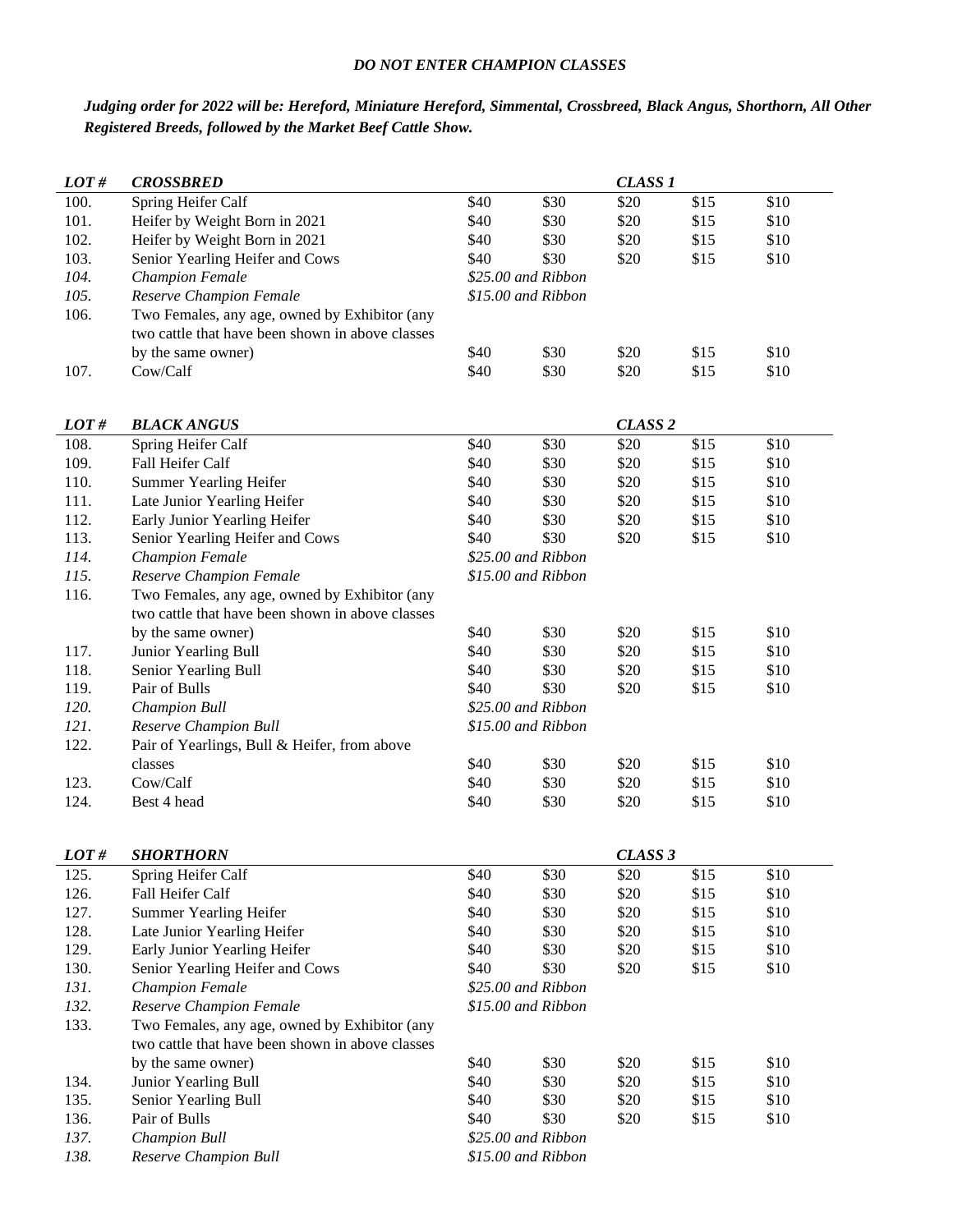| 139. | Pair of Yearlings, Bull & Heifer, from above     |                    |                    |                    |      |      |  |
|------|--------------------------------------------------|--------------------|--------------------|--------------------|------|------|--|
|      | classes                                          | \$40               | \$30               | \$20               | \$15 | \$10 |  |
| 140. | Cow/Calf                                         | \$40               | \$30               | \$20               | \$15 | \$10 |  |
| 141. | Best 4 head                                      | \$40               | \$30               | \$20               | \$15 | \$10 |  |
|      |                                                  |                    |                    |                    |      |      |  |
| LOT# | ALL OTHER REGISTERED BREEDS (PAPERS REQUIRED)    |                    |                    | CLASS <sub>4</sub> |      |      |  |
| 142. | Spring Heifer Calf                               | \$40               | \$30               | \$20               | \$15 | \$10 |  |
| 143. | Fall Heifer Calf                                 | \$40               | \$30               | \$20               | \$15 | \$10 |  |
| 144. | Summer Yearling Heifer                           | \$40               | \$30               | \$20               | \$15 | \$10 |  |
| 145. | Late Junior Yearling Heifer                      | \$40               | \$30               | \$20               | \$15 | \$10 |  |
| 146. | Early Junior Yearling Heifer                     | \$40               | \$30               | \$20               | \$15 | \$10 |  |
| 147. | Senior Yearling Heifer and Cows                  | \$40               | \$30               | \$20               | \$15 | \$10 |  |
| 148. | <b>Champion Female</b>                           |                    | \$25.00 and Ribbon |                    |      |      |  |
| 149. | Reserve Champion Female                          |                    | \$15.00 and Ribbon |                    |      |      |  |
| 150. | Two Females, any age, owned by Exhibitor (any    |                    |                    |                    |      |      |  |
|      | two cattle that have been shown in above classes |                    |                    |                    |      |      |  |
|      | by the same owner)                               | \$40               | \$30               | \$20               | \$15 | \$10 |  |
| 151. | Junior Yearling Bull                             | \$40               | \$30               | \$20               | \$15 | \$10 |  |
| 152. | Senior Yearling Bull                             | \$40               | \$30               | \$20               | \$15 | \$10 |  |
| 153. | Pair of Bulls                                    | \$40               | \$30               | \$20               | \$15 | \$10 |  |
| 154. | <b>Champion Bull</b>                             |                    | \$25.00 and Ribbon |                    |      |      |  |
| 155. | Reserve Champion Bull                            |                    | \$15.00 and Ribbon |                    |      |      |  |
| 156. | Pair of Yearlings, Bull & Heifer, from above     |                    |                    |                    |      |      |  |
|      | classes                                          | \$40               | \$30               | \$20               | \$15 | \$10 |  |
| 157. | Cow/Calf                                         | \$40               | \$30               | \$20               | \$15 | \$10 |  |
| 158. | Best 4 head                                      | \$40               | \$30               | \$20               | \$15 | \$10 |  |
|      |                                                  |                    |                    |                    |      |      |  |
| LOT# | <b>HEREFORD</b>                                  |                    |                    | CLASS <sub>5</sub> |      |      |  |
| 159. | Spring Heifer Calf                               | \$40               | \$30               | \$20               | \$15 | \$10 |  |
| 160. | Fall Heifer Calf                                 | \$40               | \$30               | \$20               | \$15 | \$10 |  |
| 161. | <b>Summer Yearling Heifer</b>                    | \$40               | \$30               | \$20               | \$15 | \$10 |  |
| 162. | Late Junior Yearling Heifer                      | \$40               | \$30               | \$20               | \$15 | \$10 |  |
| 163. | Early Junior Yearling Heifer                     | \$40               | \$30               | \$20               | \$15 | \$10 |  |
| 164. | Senior Yearling Heifer and Cows                  | \$40               | \$30               | \$20               | \$15 | \$10 |  |
| 165. | <b>Champion Female</b>                           | \$25.00 and Ribbon |                    |                    |      |      |  |
| 166. | Reserve Champion Female                          | \$15.00 and Ribbon |                    |                    |      |      |  |
| 167. | Two Females, any age, owned by Exhibitor (any    |                    |                    |                    |      |      |  |
|      | two cattle that have been shown in above classes |                    |                    |                    |      |      |  |
|      | by the same owner)                               | \$40               | \$30               | \$20               | \$15 | \$10 |  |
| 168. | Junior Yearling Bull                             | \$40               | \$30               | \$20               | \$15 | \$10 |  |
| 169. | Senior Yearling Bull                             | \$40               | \$30               | \$20               | \$15 | \$10 |  |
| 170. | Pair of Bulls                                    | \$40               | \$30               | \$20               | \$15 | \$10 |  |
| 171. | Champion Bull                                    |                    | \$25.00 and Ribbon |                    |      |      |  |
| 172. | Reserve Champion Bull                            |                    | \$15.00 and Ribbon |                    |      |      |  |
| 173. | Pair of Yearlings, Bull & Heifer, from above     |                    |                    |                    |      |      |  |
|      | classes                                          | \$40               | \$30               | \$20               | \$15 | \$10 |  |
| 174. | Cow/Calf                                         | \$40               | \$30               | \$20               | \$15 | \$10 |  |
| 175. | Best 4 head                                      | \$40               | \$30               | \$20               | \$15 | \$10 |  |
|      |                                                  |                    |                    |                    |      |      |  |